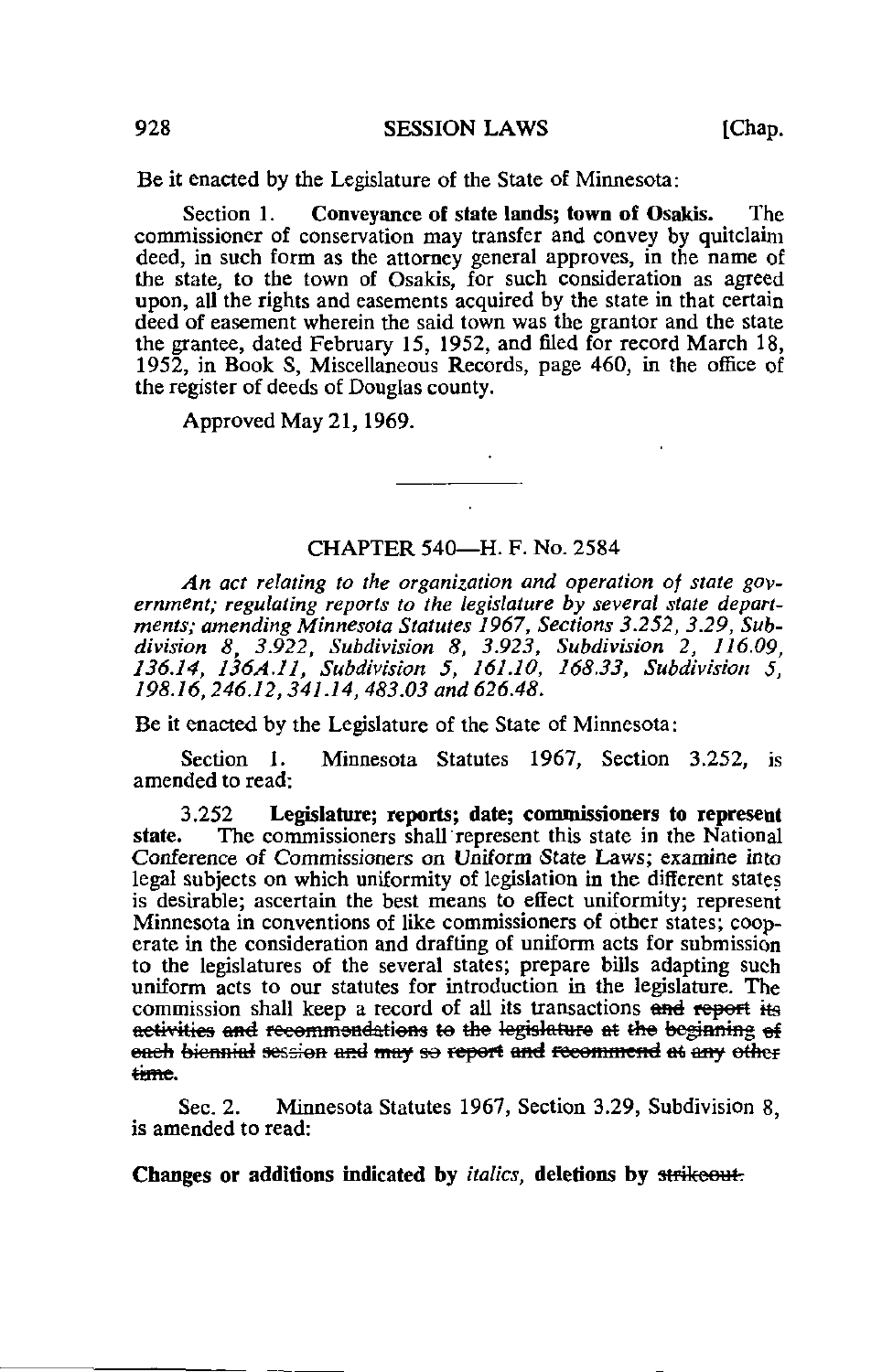Subd. 8. Reports; expenses. The commission shall report to the governor and to the legislature within  $+5$  days after the eenvening of each regular legislative session, on November 15, in each even numbered year, and at such other times as it deems appropriate. Its members and the members of all delegations and committees which it establishes shall serve without compensation for such service, but they shall be paid their necessary expenses in carrying out their obligations under this chapter. The commission may employ a secretary and a stenographer; it may incur such other expenses as may be necessary for the proper performance of its duties; and it may, by contributions to the council of state governments, participate with other states in maintaining the council's district and central secretariats, and its other governmental services.

Sec. 3. Minnesota Statutes 1967, Section 3.922, Subdivision 8, is amended to read:

Subd. 8. Annual report. The commission shall make an annual report to the governor on its activities, its findings, and its recommendations, and a full report to each regular session of the legislature as early in the legislative session as possible on November  $\overline{15}$  in each even numbered year.

Sec. 4. Minnesota Statutes 1967, Section 3.923, Subdivision 2, is amended to read:

Subd. 2. Powers and duties. Such commission shall make a comprehensive, detailed, and complete investigation and study of all the factors contributing to the production of iron ore and other minerals and to a sound iron ore tax policy for this state, including information regarding the quality and extent of Minnesota's iron ore and other mineral reserves and those in other parts of the world; the methods of valuing iron ore and other minerals as a tax base; the impact of national defense considerations upon Minnesota iron ore industry; and other related factors for the purpose of formulating policies to stimulate and expand the commercial use of iron ore and other minerals and determining a proper policy of taxation in respect thereto, in order that the state shall receive the maximum possible benefit from these natural resources. The commission shall report to the legislature from time to time and at least once on November 15 during each regular session of the legislature, as early in the session as possible even numbered year, making such recommendations as it may deem proper in order to assist the legislature in formulating policies to stimulate and expand the commercial use of these natural resources and determining a proper policy of taxation in respect thereto.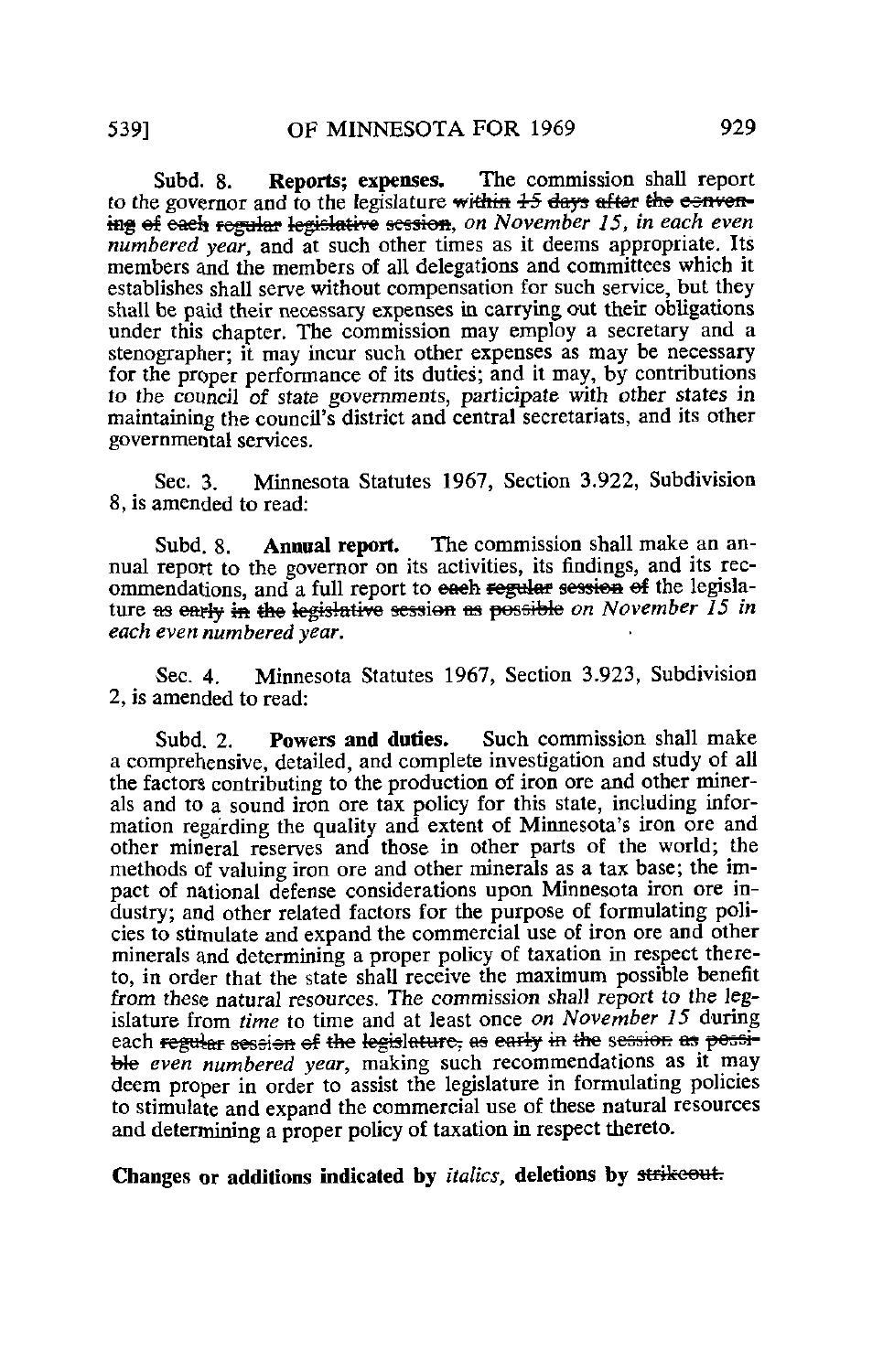Sec. 5. Minnesota Statutes 1967, Section 116.09, is amended to read:

116.09 Study and report. Subdivision 1. The pollution control agency shall investigate and study problems relating to air pollution in the areas of the state affected thereby and report to the governor and the legislature on or before February 15, 1969 November 15 in each even numbered year, in regard thereto. Such report shall contain an analysis of the problem as it exists and recommendations for the solution thereof, including standards to minimize air pollution promulgated hereunder.

Subd. 2. The pollution control agency shall study and investigate problems of solid waste control and problems concerning the uses of land in areas of the state which are affected by the pollution of air and water, and report'to the governor and the legislature in regard thereto not later than February  $\frac{15}{15}$ ,  $\frac{1969}{1960}$  November 15 in each even numbered year. Such report shall contain an analysis of these problems as they may exist, recommendations for the solution thereof, including proposed standards.

Subd. 3. The recommendations of the pollution control agency may include a comprehensive plan for the control, abatement, or prevention of air pollution.

Subd. 4. The recommendations of the pollution control agency may include a comprehensive plan covering standards of land use in places where such land use increases the problem of pollution.

Sec. 6. Minnesota Statutes 1967, Section 136.14, is amended to read:

136.14 Duties of board. The state college board shall have the educational management, supervision, and control of the state colleges and of all property appertaining thereto. It shall appoint all presidents, teachers, and other necessary employees therein and fix their salaries. It shall prescribe courses of study, conditions of admission, prepare and confer diplomas, report graduates of the state college department, and adopt suitable rules and regulations for the colleges. It shall, as a whole or by committee, visit and thoroughly inspect the grounds, buildings, modes of instruction, discipline, and management of each college at least once in each year. It shall report to the governor and the legislature, on or before  $D$  becomber  $+$  November  $15$  in each even-numbered year, the condition, wants, and prospects of each college with recommendations for its improvement.

Sec. 7. Minnesota Statutes 1967, Section 136A.11, Subdivision 5, is amended to read: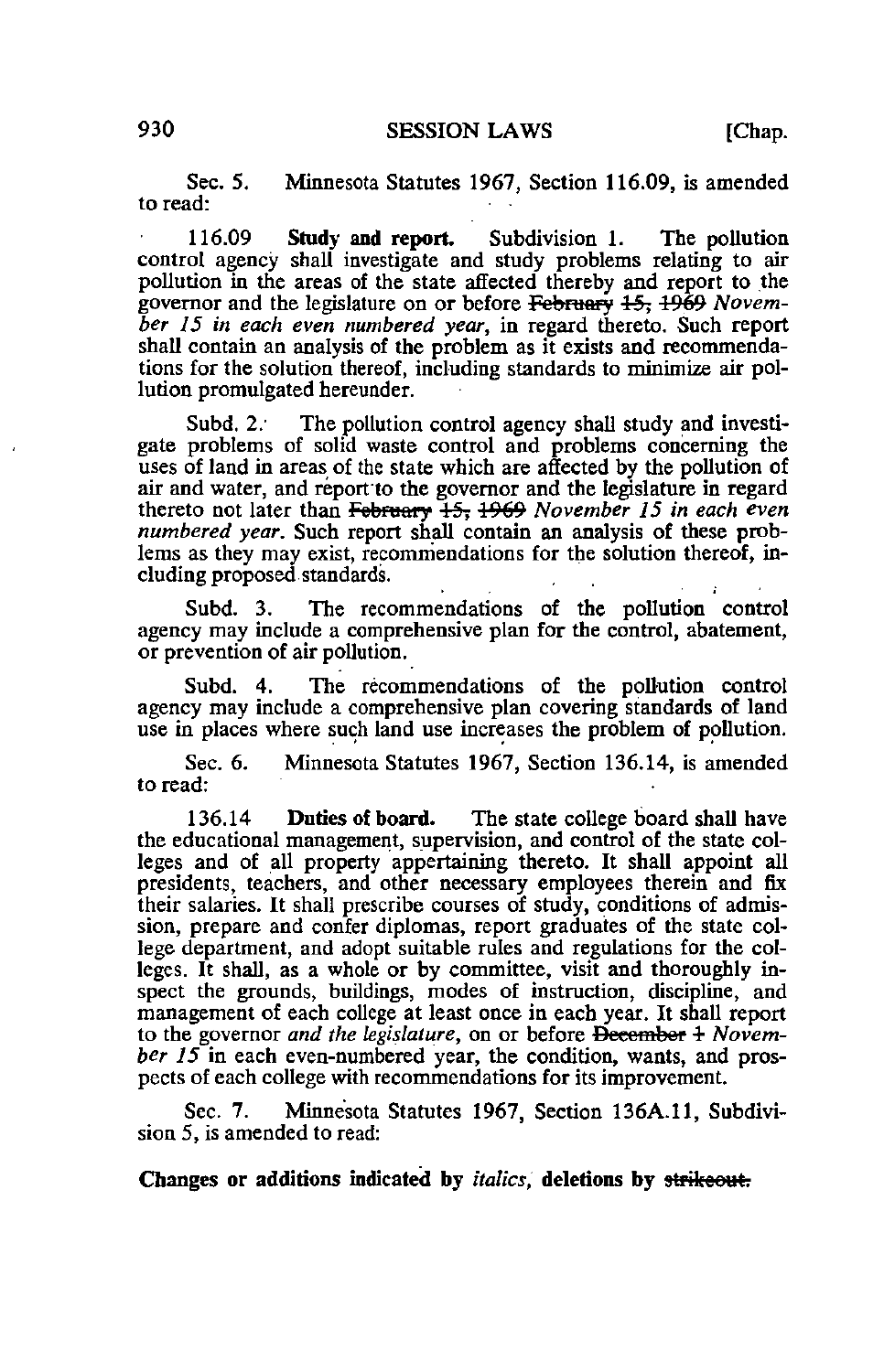Subd. 5. The commission shall periodically review and evaluate its programs and activities and shall report to the governor and the legislature on or before the beginning of each session of the state togislature November 15 in each even numbered year its recommendations and suggestions for legislation or changes in legislation to achieve the objectives encompassed by sections 136A.09 to 136A.13.

Sec. 8. Minnesota Statutes 1967, Section 161.10, is amended to read:

161.10 Investigations; recommendations; reports. When practicable the commissioner shall investigate and determine the location of road material in the state, ascertain the most approved methods of construction and improvement of roads, investigate the most approved laws in relation to roads in other states and hold public meetings throughout the state when deemed advisable. On or before Oetober 4 *November 15* on each even-numbered year he shall make a printed report to the governor and the legislature stating the condition, management, and financial transactions of his department, including a statement of the expense incurred in maintaining such department; the number of miles of roads built or improved during the preceding two fiscal years and their cost; the general character and location of material suitable for road construction; the general character and needs of the roads of the state; and recommend such legislation as he deems advisable. The report shall be transmitted by the governor to the legislature.

Sec. 9. Minnesota Statutes 1967, Section 168.33, Subdivision 5, is amended to read:

Subd. 5. Synopsis of laws; report. The registrar shall prepare a brief synopsis of this chapter, and such other matter dealing with regulations in the use of motor vehicles as he may deem advisable, and furnish a copy of same to any person upon application. He shall prepare, before Becember first on or before November 15, preceding any regular legislative session, a report to the legislature containing such information and recommendations as he may deem advisable.

Sec. 10. Minnesota Statutes 1967, Section 198.16, is amended to read:

198.16 Donations; reports. The veterans home board is hereby authorized to accept in behalf of the state any gift, grant, bequest, or devise made for the purposes of this chapter, and administer the same as directed by the donor. All proceeds therefrom including moneys derived from the sale of any real or personal property shall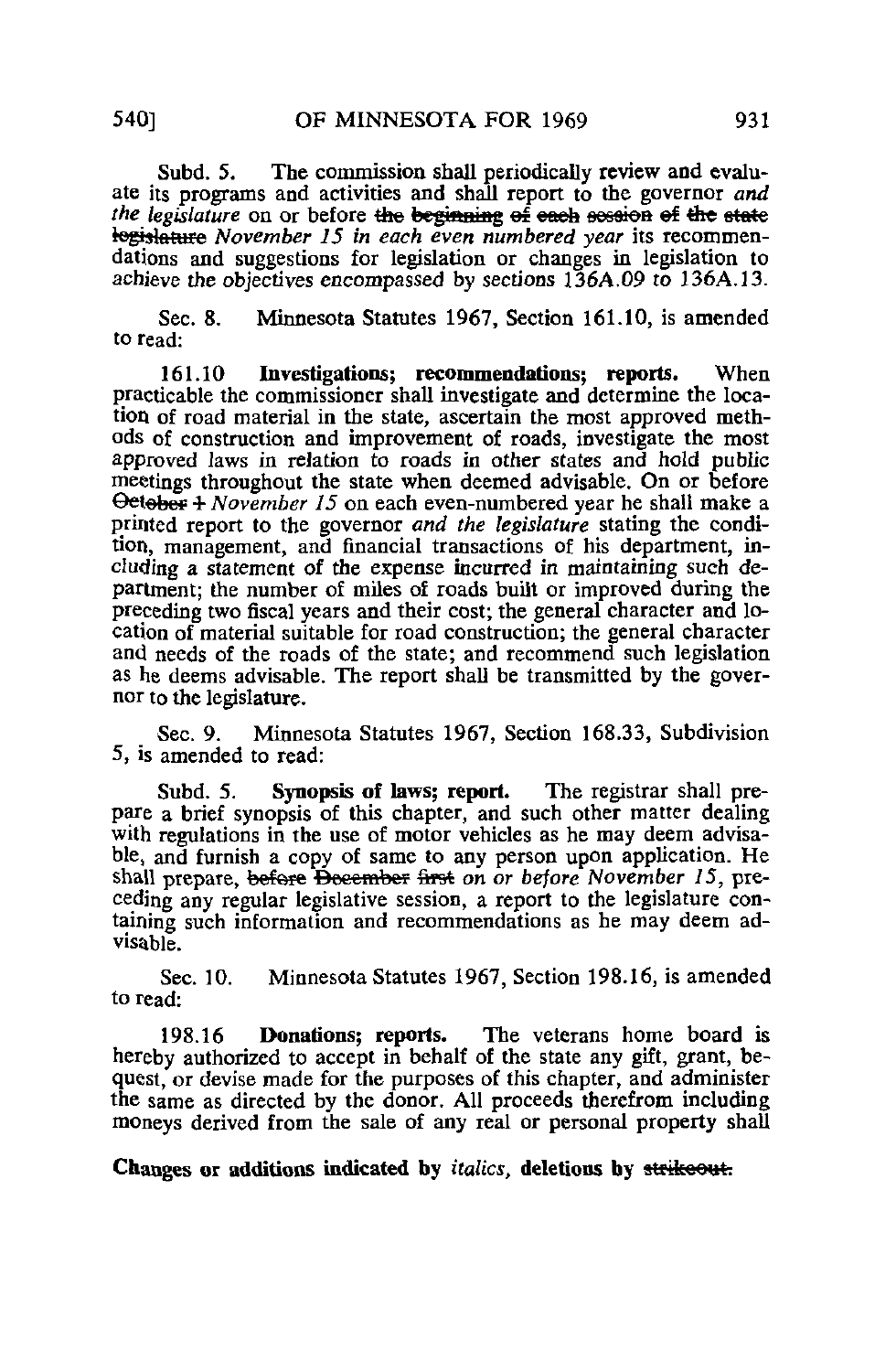be deposited in the state treasury and credited to the Veterans Home Endowment, Bequest, and Devises Fund which is hereby created. Said fund shall consist of two accounts, one of which shall include any trusts prescribed by the donor, the other shall include any currently expendable proceeds. Disbursements from this fund shall be made by the state treasurer upon warrants of the state auditor in the manner provided for the issuance of other state warrants.

Whenever the veterans home board shall deem it advisable, in accordance with law, to sell or otherwise dispose of any real or personal property thus acquired, the commissioner upon the request of the board shall sell or otherwise dispose of said property in the manner provided by law for the sale or disposition of other state property by the commissioner of administration.

At each biennial meeting the board shall report to the governor all its proceedings during the preceding two years, which report, with such information and recommendations concerning its work as the board may deem proper, shall also be submitted to the legislature in print at its next regular session on or before November 15 in each even numbered year.

Sec. 11. Minnesota Statutes 1967, Section 246.12, is amended to read:

246.12 Biennial estimates; suggestions for legislation. The commissioner of public welfare shall prepare, for the use of the legislature, biennial estimates of appropriations necessary or expedient to be made for the support of the several institutions and for extraordinary and special expenditures for buildings and other improvements. He shall, in connection therewith, make suggestions relative to legislation for the benefit of the institutions, or for improving the condition of the dependent, defective, or criminal classes. He shall report the estimates and suggestions to the legislature on or before November 15 in each even numbered year. The commissioner of public welfare on request shall appear before any legislative committee and furnish any required information in regard to the condition of any such institution.

Sec. 12. Minnesota Statutes 1967, Section 341.14, is amended to read:

341.14 Commission to report. The state athletic commission shall biennially on or before November 15 in each even numbered year make to the legislature a full report of its proceedings ending the first day of the preceding December October and may submit